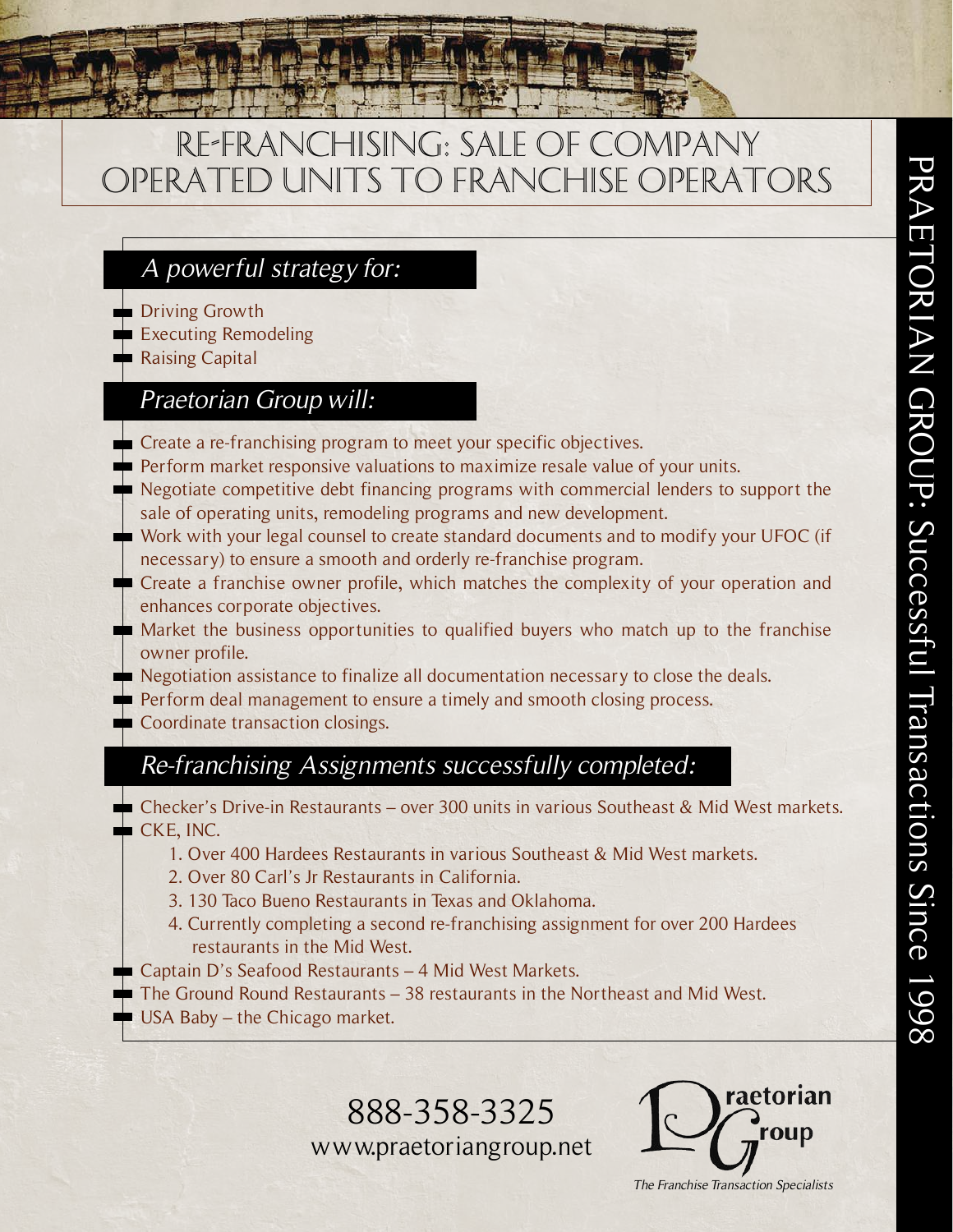#### **KEYS TO SUCCESSFUL RE-FRANCHISING**

Many restaurant companies have come to realize that **Re-franchising** ( the sale of company operated restaurants to proven and experienced food service operators) can be a powerful strategy to enhance value and spur growth. Because of this, the number of these planned re-franchise programs is increasing rapidly.

Specifically, re-franchising can:

- Drive growth through new development commitments
- Raise capital for growth, acquisitions or balance sheet enhancement
- Accelerate remodel programs with franchisee capital

Each re-franchising program is unique and carries its own specific challenges. As a prerequisite, the new franchisees usually commit to additional development in the territory and a scheduled timeframe for whatever remodeling may be required. That said, even a well thought out plan with real world expectations, requires focused commitment, great attention to detail and the knowledge of possible unintended consequences. These elements are what truly make the difference between great and moderate success, or failure. The devil is in the details.

The following are some of the things we have learned in the last nine years re-franchising some 1,400 company operated restaurants.

#### EMPLOYEE PERCEPTION:

There is a need to position the re-franchising initiative as a major positive for the franchisor's employees. Most employees fear change and you run the risk of losing key managers if it is not handled properly. The reality is the new franchisees want the existing employees to stay on and generally do not change pay or benefits. Also new franchisees want to grow, usually much faster than the franchisor. This opens up significant growth opportunities to the employees. In some instances, the regional V. P. or director for the franchisor becomes the operating partner for the new franchisee. With their experience overseeing the restaurants before the acquisition and knowing their way around the corporate culture, they are a natural fit for many equity groups.

#### SKILL SETS AND DISCIPLINES:

The marketing and negotiation of the sale of company operated units requires different skill sets and disciplines than is sometimes found within companies. Re-franchising requires additional disclosures in order to provide historical P & L data. Valuation models that maximize value while ensuring lender support are necessary. Landlord support for subleasing, options to extend leases and execution of lender required documents must be secured. Pre-arranged financing options for acquisition, remodels and development need to be in place before launching programs. Operator commitments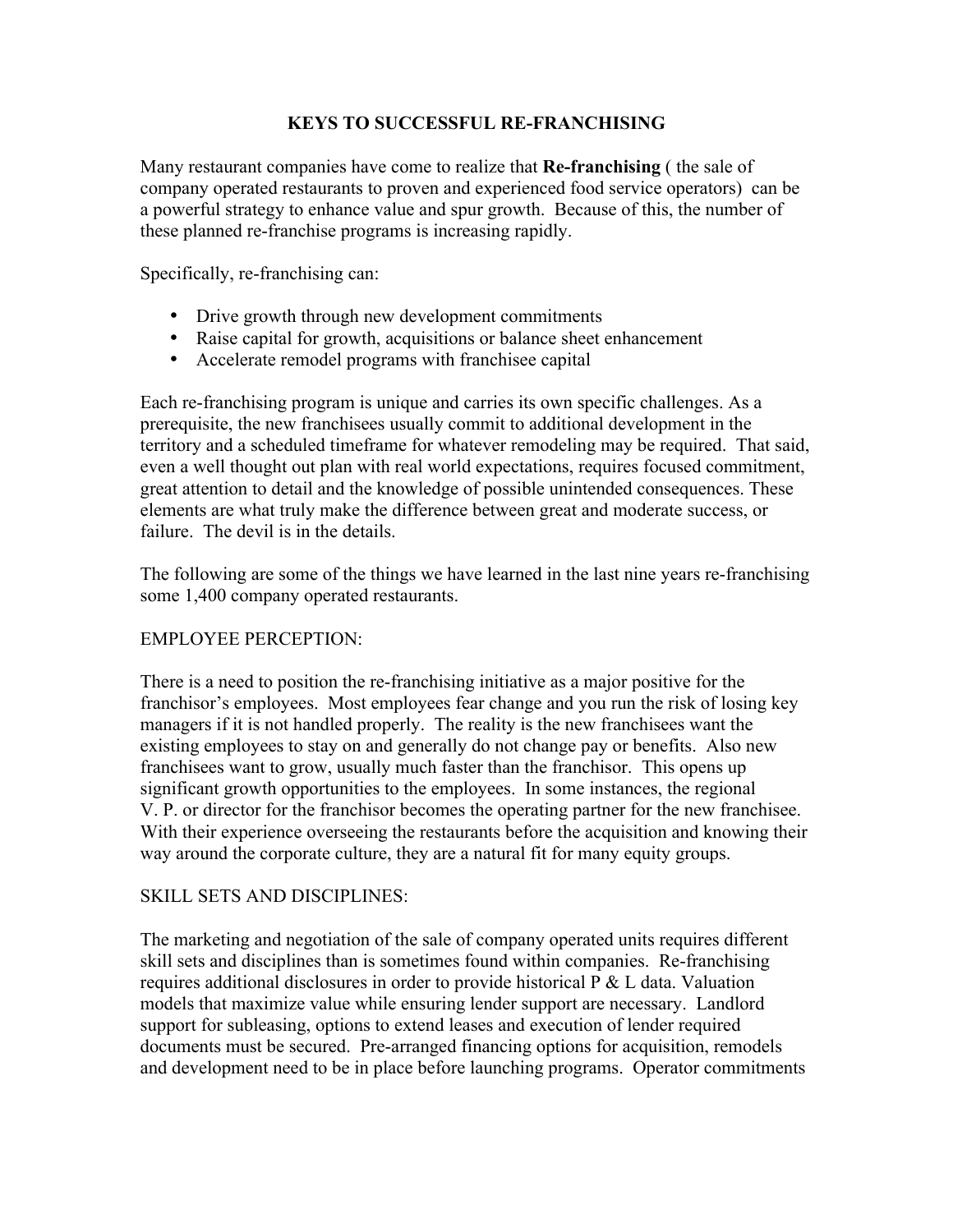for remodeling and new development must be negotiated. Any of these things can be deal killers if not handled properly.

#### THE GROUNDWORK BEFORE THE ROLLOUT:

Having a major lender on board to finance qualified buyers is essential. They should also detail parameters for financing future remodels and new development even without a forward commitment.

Standard forms of Confidentiality agreements, Letters of Intent and sublease agreements are always needed.

An Operating Results disclaimer gives the franchisor the ability to provide historical  $P \&$ L data without it being considered an earnings claim.

Sometimes there are units losing money in a package. This negative EBITDA can dramatically reduce the value of the whole package. It can also impact the coverage ratio (FCCR) that the lender requires. When this occurs, creative solutions need to be discussed with the ramifications of each understood and agreed upon prior to rollout.

#### AUCTION OR PRICE CERTAIN:

Some companies that attempt to re-franchise opt for an auction process to sell a multiunit package. They may have had experience with this process when they acquired the concept and it is how investment banking firms approach a sale.

We prefer and we are quite certain most prospective buyers prefer a price certain for an acquisition. A valuation is needed of each multi-unit package to be sold using the reasonably aggressive financing terms available from the lender supporting the transactions. There also needs to be a sufficient injection of equity and a reasonable cash on cash return for the buyer. If real estate is included, current market sale/leaseback parameters are used to value the properties. The rent factors used need to be in line with supportable rents for both the concept in general and specifically for the units involved. This valuation model presents the selling price of the units with the backup of how the price was derived. It leaves little room for price negotiation.

Your best prospective franchisees are usually existing multi-unit operators in noncompeting concepts and equity groups backing strong management teams. These potential buyers are more likely to expend the time, energy and money required for initial due diligence if they feel there is a high probability of their getting the deal if they come in at the valuation price.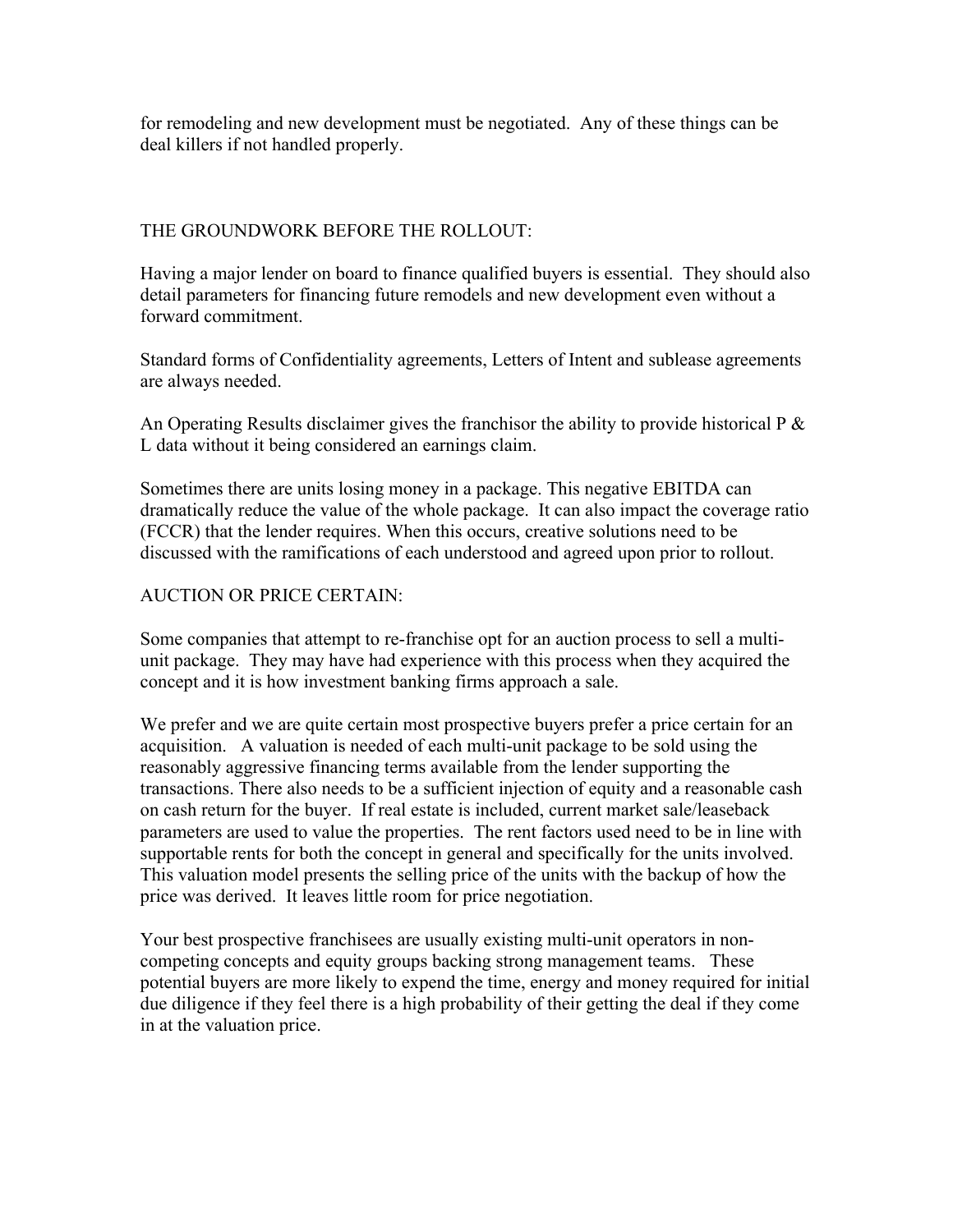This is a critical point. From an operator's viewpoint, if they are going to take time and resources away from running their existing business, they want to know they have a reasonable chance of acquiring.

#### GETTING THE TRANSACTION CLOSED:

Once the buyer is identified, the most critical part of the process is deal management. Every multi-unit transaction is unique with its own set of issues to be addressed.

The deal management process breaks down a transaction and outlines each step to be accomplished in order to close. We call this outline the responsibility meeting checklist. The checklist is updated after each deal management meeting. The deal management meetings are generally conference calls. The participants include buyer, seller, attorneys for both sides, accountants when needed and the person chairing the call. Each item on the checklist indicates the person who is responsible to deliver that item and the date they have committed to deliver by.

These weekly or bi-weekly responsibility meetings are crucial in moving a deal along swiftly and identifying any issues or problems early on in the process.

Some of the key items each responsibility meeting checklist includes:

financial due diligence negotiation of remodeling and development schedules lender financing commitments building and equipment inspections assumed contract review lease assignment or sublease and possible options to extensions franchisor approvals, both financially and operationally good and marketable title if real estate is included environmental studies lender documentation (estoppels, phase ones, etc) negotiation and approval of the Purchase and Sale agreement and related exhibits.

#### AFTER CLOSE PROMOTION

As each transaction closes, it provides a positive P.R. event for the company when handled properly. After each closing, the ensuing press release helps depict a growing company with new development commitments and strong lender support, all of which help attract other prospective franchisees.

The new franchisees are also an excellent source of referrals. There is no better time to ask for them than just after the closing.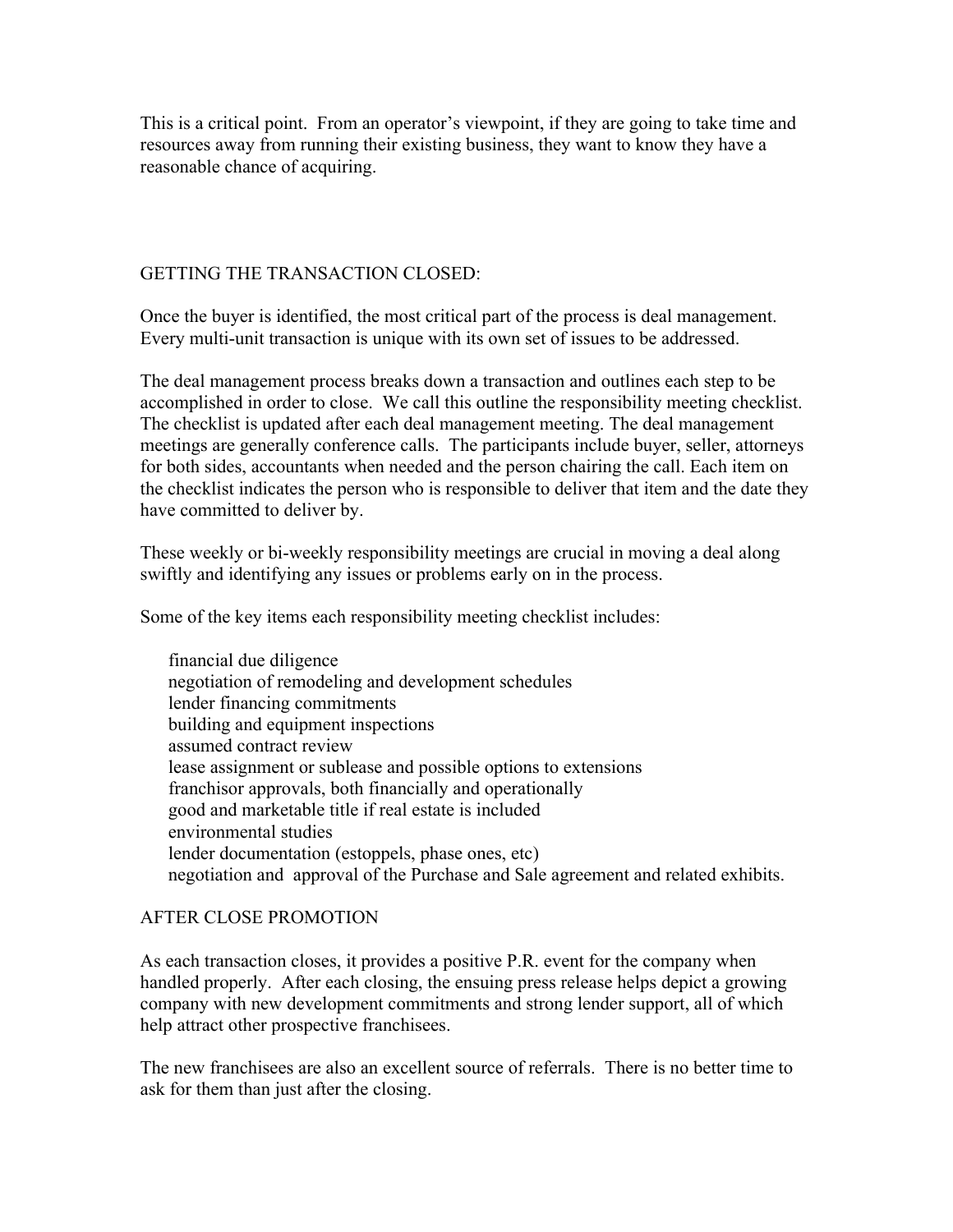#### **Concept diversification A powerful strategy for multiple unit operators**

By: Gene Cerrotti

 Praetorian Group CEO (888) 358-3325 ext. 226 www.praetoriangroup.net

Successful multiple unit operators need to consider diversifying their companies by shifting from the management and operation of one concept to two or more proven concepts. This is a powerful strategy that can result is significant benefits, as follows:

#### **Benefits of concept diversification**

- Leverages the cost of corporate G&A, particularly in the following disciplines.
	- 1. Senior management
	- 2. Accounting
	- 3. Purchasing
	- 4. Advertising
	- 5. Distribution
- Able to leverage an existing asset base, instead of cash reserves, to grow. The enterprise (business value) and real estate values of an existing operation can be used (instead of cash) to provide the equity injection necessary to secure financing for the acquisition of a compatible concept.
- Balances concept risk and segment trends.

All concepts move through up and down cycles resulting from competitive intrusion, business cycles, various fades and advertising program miscalculations. For example, quick service concepts experienced sales declines when customers shifted to quick casual & casual dining concepts, primarily because of healthier food choices. QSR's have since reversed the trend by adding a broad variety of salads, lower fat content offerings and aggressive advertising. A multiple concept operator who operated within both segments benefited from one segment while adjusting in the other.

• Provides growth opportunities for existing organization. Many operators have developed their concepts to or close to saturation in their markets. These companies have well-trained employees, many want upward mobility. Without providing a career path these companies run the risk of employee turnover. Adding another concept can provide the opportunities they desire and allow the operator to grow with employees whose strengths they understand. This will help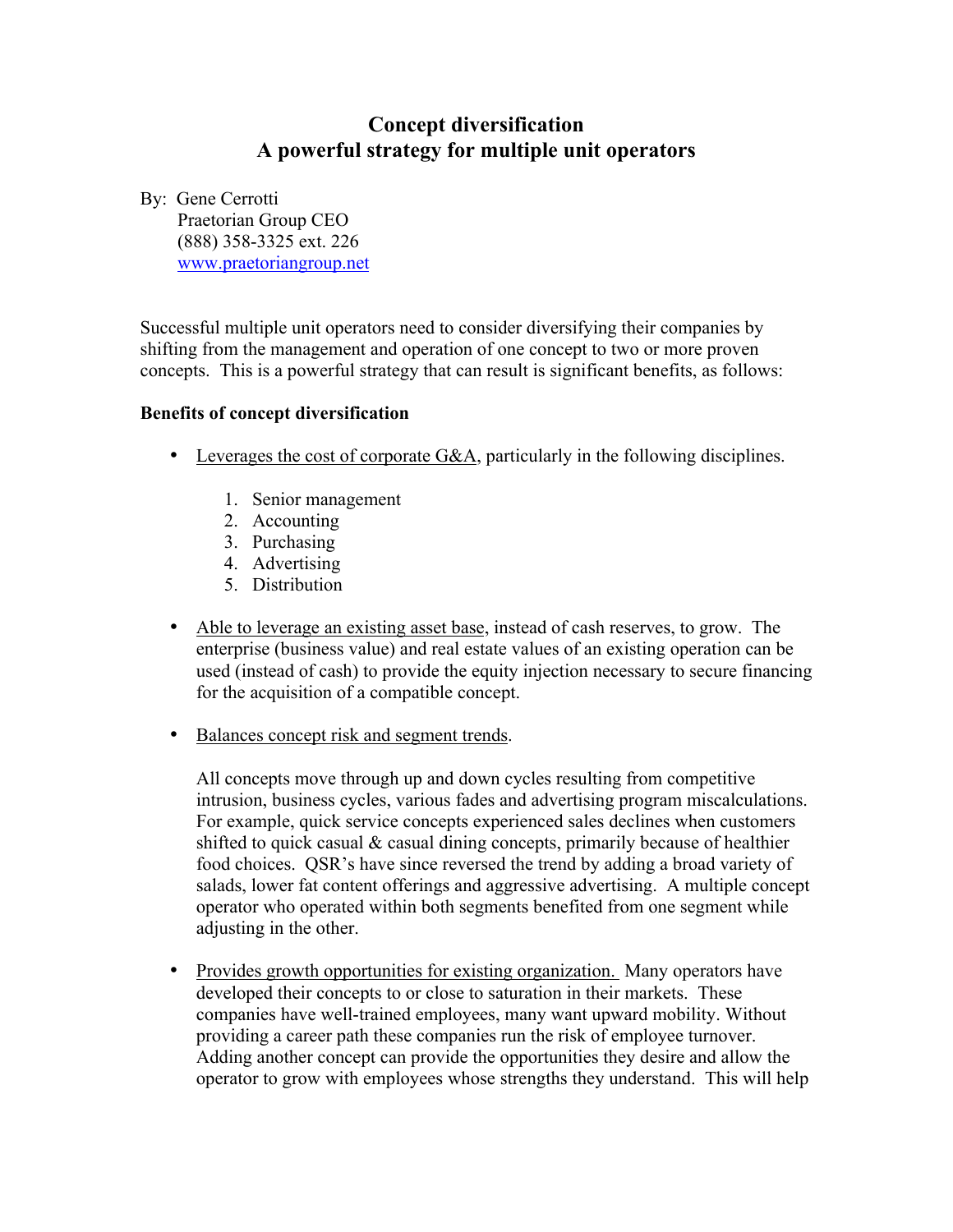ensure the retention of good employees at the unit level as well as field and corporate personnel.

- Geographic focus will help reduce both the cost and risk of expansion. The following will be best utilized by acquiring another concept in the same market.
	- 1. Familiarity with the dynamics of the market.
	- 2. Knowledge of local real estate, developers and zoning requirements.
	- 3. Leveraging of employee base, as previously mentioned.
	- 4. The opportunity for unit cost savings for vendors, suppliers and advertising mediums.
	- 5. Public relations opportunities with local press will be maximized.
	- 6. Co-marketing opportunities with both the existing concept as well as larger local retailers will emerge.
- Creates the possibility for co-branding. Depending on the compatibility of an additional concept, co-branding can result in better utilization of real estate for both existing and new locations.

*Once a decision is made to attempt to acquire another concept it is important to first analyze the requirements and conditions of your existing operation.*

#### **Analyzing existing operations**

- Review existing lease agreements to determine the remaining lease-term, including options to extend, for your leasehold units. It is important that there be a minimum of ten (10) years remaining, if not, contact landlords and negotiate options to extend. This is important to ensure the continuity of existing operations. It is also critical if you plan to use the enterprise value of your operation for the equity injection required by senior-debt lenders to acquire other concepts.
- If the existing operation is a franchised concept, review existing franchise agreements to determine the following.
	- 1. For the same reasons discussed for the lease agreements, there needs to be at least ten (10) years, including renewal options, available.
	- 2. Determine remodeling requirements for not only the existing franchise agreement term, but also required to renew the agreement. It is important to ensure you have the financial resources reserved to meet these remodel requirements. You do not want to commit resources to an acquisition that will be required later to properly manage your current operation.
	- 3. Carefully review the non-compete clause to determine which classes of concepts you are precluded from operating. Obviously, such concepts must be eliminated from you concept search.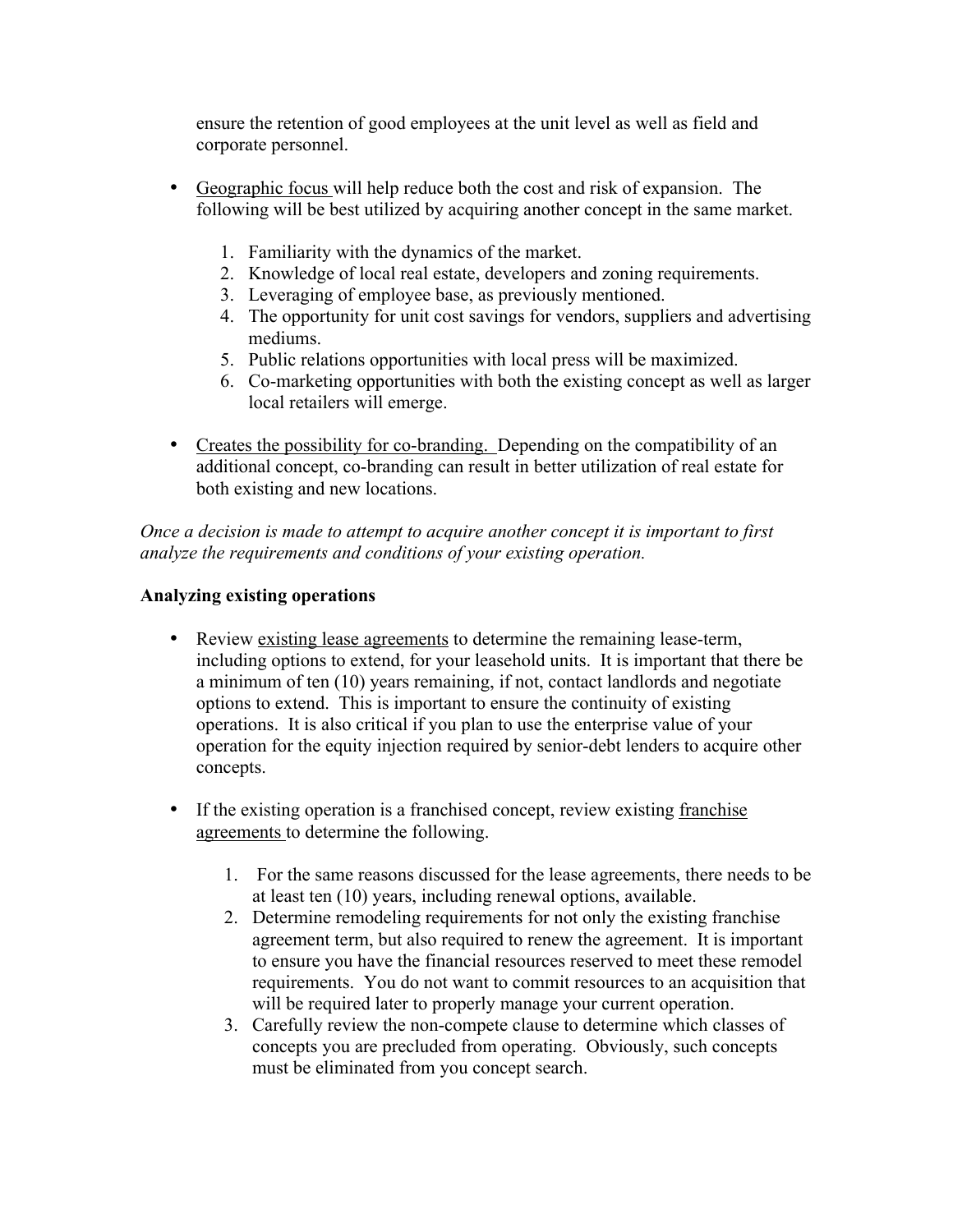- If there is senior debt in place, review loan documents to determine if additional debt is allowed. For those companies that financed through securitized lenders (before those lenders disappeared) they are precluded from securing additional debt with the same collateral. If additional debt is not allowed, attempt to renegotiate prepayment penalties or look to other assets for acquisition equity.
- Analyze the existing organization to determine the following.
	- 1. Which employees can be dedicated to a new concept?
	- 2. What training will be required to replace employees you are planning to move to a new concept?
	- 3. Which key field and support positions will have to be filled from outside the organization?
- Review Profit & Loss statements and balance sheets to ensure they are accurate, verifiable and current. The lender you select to support your future acquisition and possibly the franchisor of another concept will want to review them before moving forward.
- Screen the various commercial and portfolio lenders who are actively supporting acquisitions. For smaller deals you may consider a national SBA lender. To find a list of lenders go to the IFA website (www.franchise.org). It is important to determine the following:
	- 1. Which industry segments do they support? Many lenders prefer to specialize.
	- 2. For franchised concepts, determine the minimum number of operating units required to approve a concept for lending. Generally, lenders will require anywhere from twenty (20) to fifty (50) existing franchised units. If an independent chain is your target, a minimum of five (5) profitable operating units will be required.
	- 3. Determine the basis for establishing interest rates. Typically the rate is determined by a spread over a benchmark such as the prime rate or LIBOR.
	- 4. Determine loan term. For leasehold, seven (7) to ten (10) years and for fee simple real estate fifteen (15) years is typical. Longer terms are possible.
	- 5. There are both fixed and variable interest rate programs. If you go with a variable rate, ask if there is an option to convert to a fixed rate.
	- 6. Determine the minimum debt coverage or fixed charge coverage ratio required. These ratios will have a big impact on loan value and the amount of equity injection required. Generally, the equity injection necessary will range from 15% to 20% plus soft costs (closing costs, inventory and working capital).

 **Predetermining the likely lender that will be used for acquisition financing will not only save time, it will create a competitive advantage when negotiating the**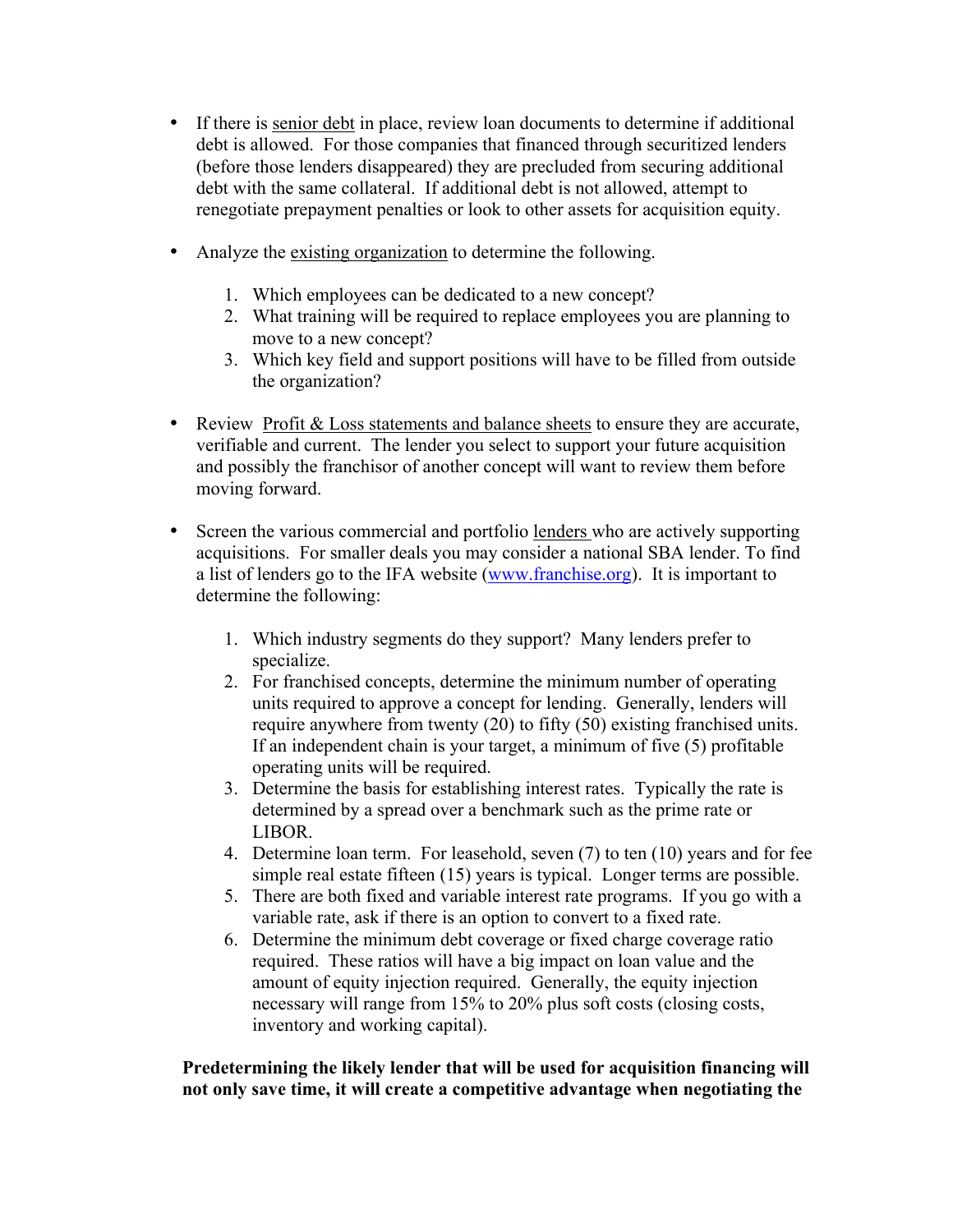#### **acquisition.**

*With the aforementioned preparation complete, the search for the right acquisition that will best compliment your existing operation can begin in earnest. The following steps should be used to ensure a successful and timely acquisition.*

- Contact the franchisor of a target concept and advise that you have an interest in joining their system, preferably through the acquisition of operating units. Also make it clear that you have a desire not only to acquire units but also to continue to develop additional units within the territory. The franchisor may be able to assist you in determining a potential acquisition.
- Network at well attended conferences.
- Reach out to existing franchise operators of your target systems.
- Contact selected lenders and advise them of your desire for an acquisition, they may know of an opportunity.
- Select an experienced and proven intermediary, such as the Praetorian Group, to ensure a successful and timely acquisition effort. Look for a firm with experience and a track record of success in the following areas.
	- 1. Many transactions completed, especially in the industry segment you have chosen.
	- 2. Experience in completing franchise industry transactions. Look for firms that have represented franchisors for re-franchising programs. There are unique aspects to the franchise industry that many business brokers and investment bankers simply do not understand. Experience in working through franchisor approval, securing franchise agreement extensions, structuring achievable territorial development agreements, dealing with remodeling requirements and many other issues are critical.
	- 3. A firm that has demonstrated they are truly transaction specialists is important. Knowledge and skill in the following areas is critical.
		- a. Valuation.
		- b. Contract negotiation.
		- c. Securing financing commitments.
		- d. Deal management there are so many aspects to moving a deal from the letter of Intent stage to the actual closing.
		- e. Lender closing procedures.